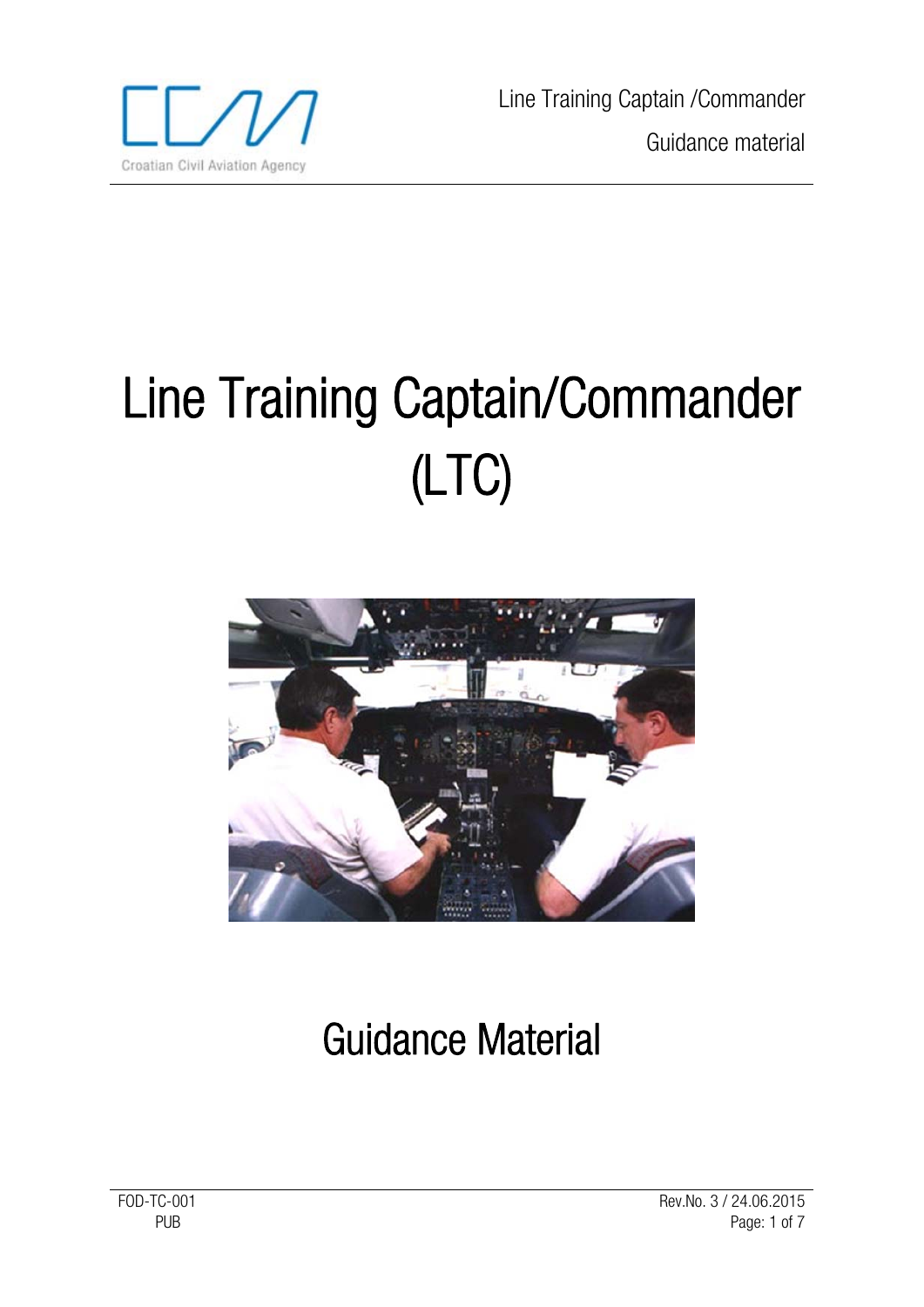

# RECORDS OF REVISIONS

| References  | Revision number | Effective date |
|-------------|-----------------|----------------|
| First issue |                 | 5.7.2012.      |
| Revision    |                 | 15.4.2013      |
| Revision    |                 | 25.11.2014     |
| Revision    |                 | 24.06.2015     |
|             |                 |                |
|             |                 |                |
|             |                 |                |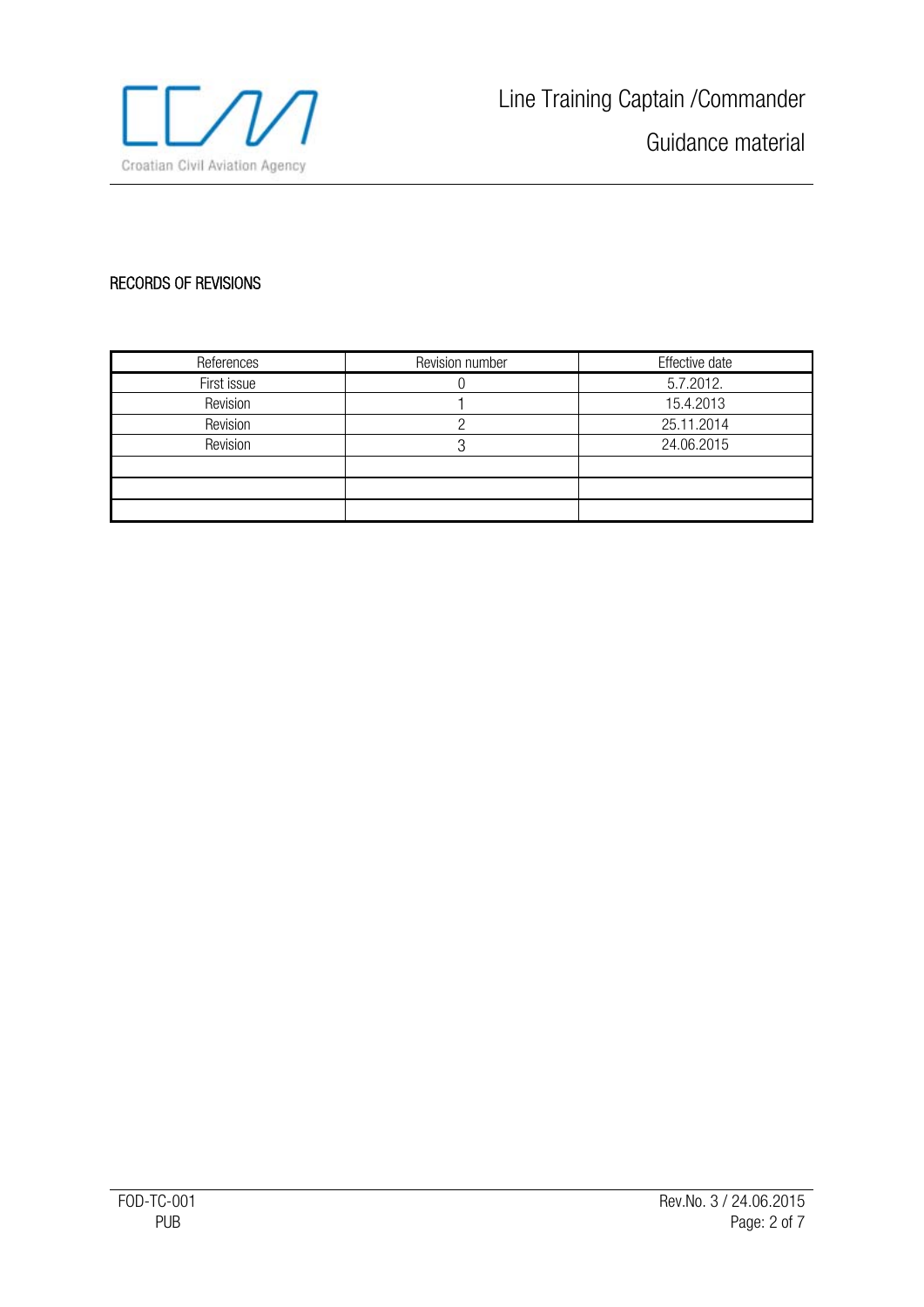

Guidance material

#### LIST OF EFFECTIVE PAGES

| Page no |                                | Revision no | Effective date |
|---------|--------------------------------|-------------|----------------|
|         | Records of revisions           |             | 24.06.2015     |
| 3.      | List of effective pages        |             | 24.06.2015     |
| 4.      | Contents                       |             | 24.06.2015     |
| 5.      | <b>FOREWORD</b>                |             | 24.06.2015     |
|         | APPLICABILITY                  |             | 24.06.2015     |
|         | REGULATION REFERENCES          |             | 24.06.2015     |
|         | <b>INTRODUCTION</b>            | ∩           | 24.06.2015     |
| 6.      | QUALIFICATION                  | 3           | 24.06.2015     |
|         | CONTENTS OF OPERATIONAL MANUAL |             | 24.06.2015     |
|         | LIMITATION                     |             | 24.06.2015     |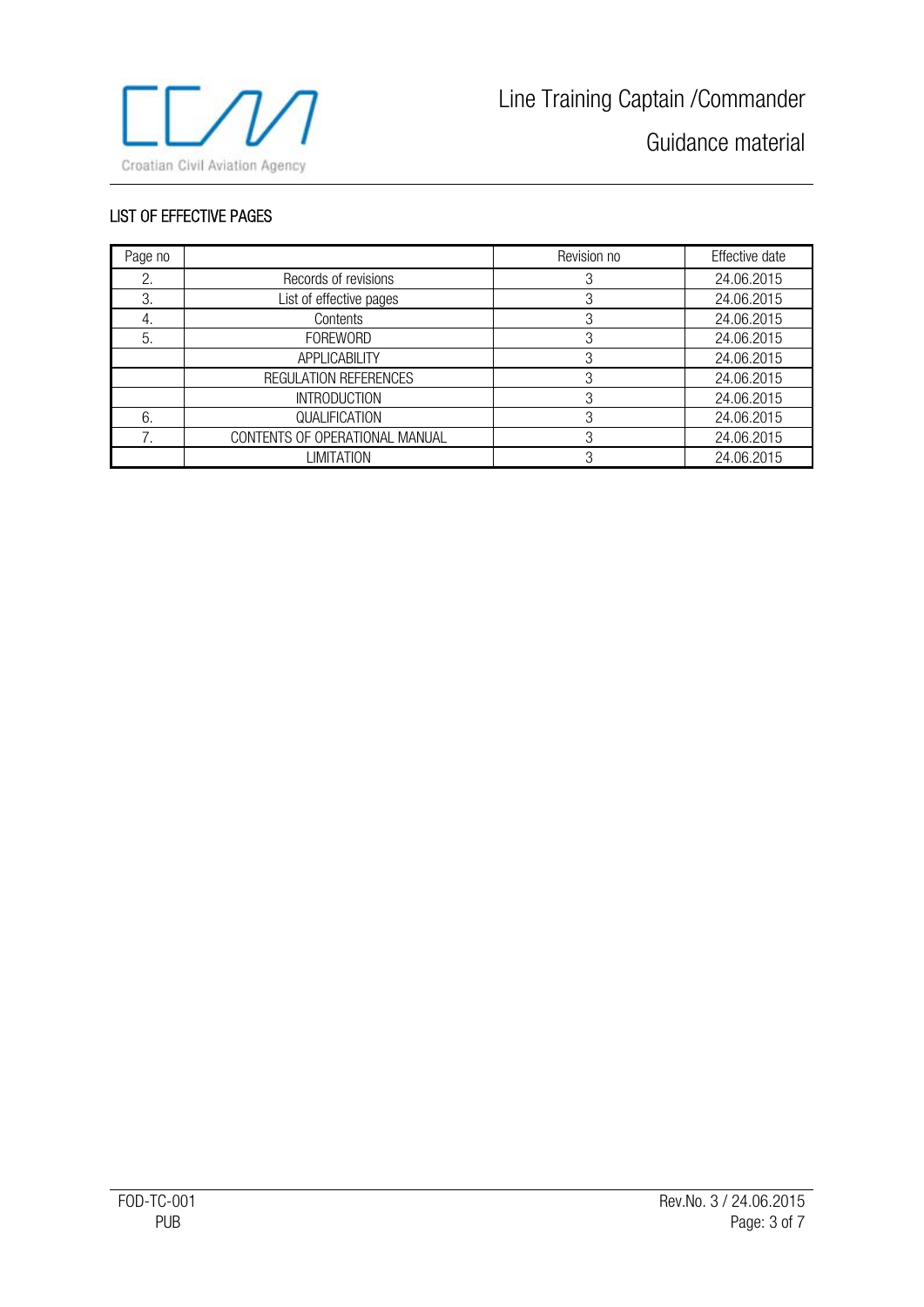

# 1. CONTENT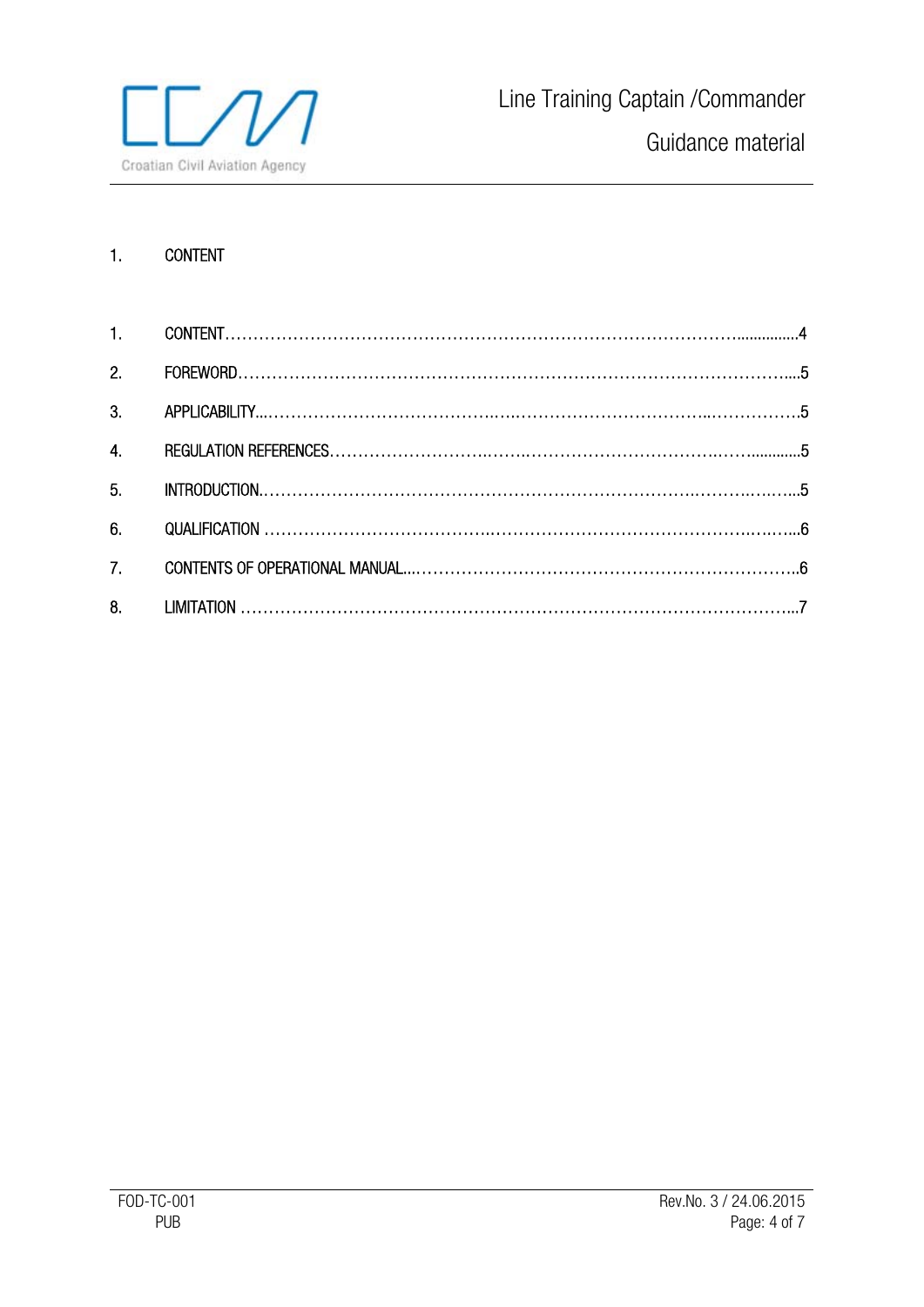

# 2. FOREWORD

This publication relates to the function and qualification of Line Training Captain/Commander

### 3. APPLICABILITY

To all operators engaged in commercial flight operations.

#### 4. REGULATION REFERENCES

- (EU) No 965/2012 Annex III Part-ORO, ORO.FC.105, AMC1 ORO.FC.105, AMC2 ORO.FC.105, GM1 ORO.FC.105, ORO.FC.200, ORO.FC.205, AMC1 ORO.FC.205, ORO FC.220, AMC1 ORO. FC.220, GM1 ORO.FC.220, ORO FC.230, AMC1 ORO.FC.230, AMC2 ORO.FC.230, GM ORO.FC.230, ORO.FC.235, AMC1 ORO.FC.235, GM1 ORO.FC.235, ORO.FC.A.250, ORO.FC.H.250.
- (EU) No 1178/2011 GM1 FCL.925,

#### 5. INTRODUCTION

(EU) No 965/2012 Annex III Part-ORO does not specify Line Training Captain/Commander as personnel to be certified or approved by CCAA, however it does allow line flying under supervision (LIFUS) of flight crew member nominated by operator. Also, line check may be conducted by suitably qualified commander nominated by the operator, trained in CRM concepts and the assessment of CRM skill.

In the context of conducting line flying under supervision AIR OPS requires operators to nominate flight crew member performing supervision. Line check in context of AIR OPS may be conducted by suitably qualified commander nominated by the operator. Since a number of different expressions and definitions were being used to describe this function CCAA recommends terms "Line Training Captain" or "Line Training Commander" in order to standardise such wording.

A clear specification of qualification and training requirements justifying the nomination of a flight crew member to act as Line Training Captain/Commander is missing. The same applies to the meaning of the term "suitably qualified commander". The CCAA therefore recommends to specify an applicable standard in order to close this gap.

In principle operators should only nominate such commanders having a deeper understanding on how to judge, realise and introduce procedures. They shall have, as a minimum, the same knowledge and abilities as those they will supervise in line flying (LIFUS) and check. Standardised judgment shall help to identify and eliminate unwanted trends in time by correcting the training and checking programme. Such trends will serve as one of the main factors for the feedback system to the respective Potholders and consequently for the management evaluation.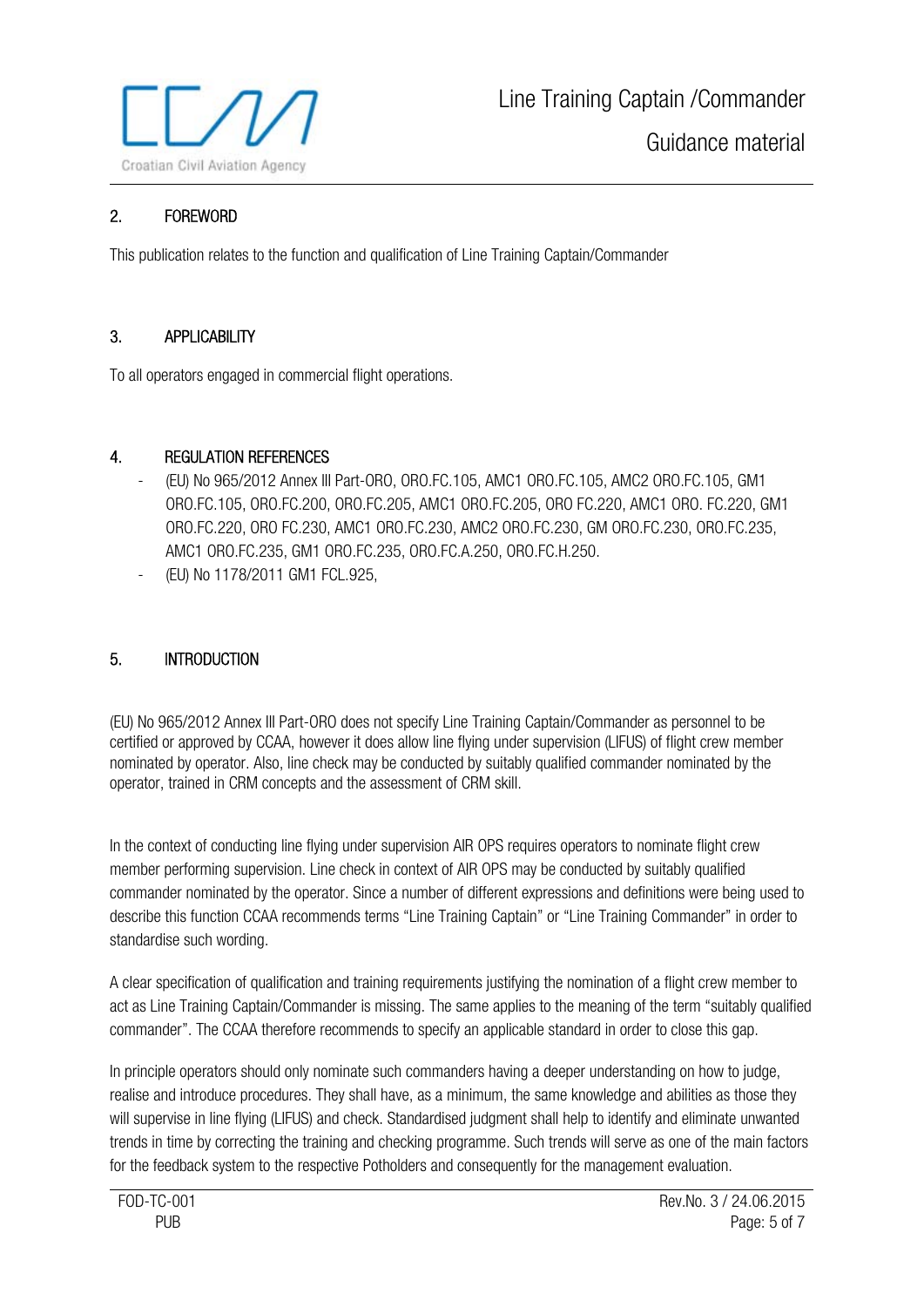

# 6. QUALIFICATION

"Line flying under supervision" and "line check" is not relevant to license matters according to Part FCL, but is entirely AIR-OPS related. Therefore, a commander nominated for that purpose does not necessarily need to be an instructor (e.g. TRI) or an examiner (e.g. TRE). Exemptions to this is LIFUS after ZFTT (type rating based zero flighttime-training) and LIFUS for the purpose of recent experience (FCL.060) when exceeding 90 days (up to 120 days) without fulfilling recent experience criteria. In those two cases LIFUS must be done under supervision of TRI (for ZFTT and recent experience) or TRE (for recent experience).

The following recommendations are to be considered by Operators when nominating Line Training Captains/Commanders within the approved training and checking programme envelope of the respective operator.

Applicants shall:

- Satisfactorily completed the associated operator's command course (ORO.FC.205);
- Be well familiar with the operator's philosophy, procedures, organisation as well as area and kind of operation
- Have a profound knowledge of the administrative procedures, contents of Operations Manuals, operational documents, forms and related records;
- Have good total experience and experience on type. Consequently they must no longer be considered as inexperienced flight crew members on that particular aeroplane type;
- Be qualified to operate in either pilot's seat (ORO.FC.135, ORO.FC.235) where the function of Line Training Captain/Commander has to be performed from the right hand seat and;
- To be trained in CRM concept and the assessment of CRM skills.

#### 7. CONTENTS OF OPERATIONAL MANUAL

The training and qualification requirements and instructions detailing the tasks of a Line Training Captain/Commander should be described in respective part of Operations Manual.

- Operations Manual Part A, Chapter 4 "Crew Composition",
	- $\triangleright$  The crew composition for line flying under supervision and line checks are to be specified.
	- $\triangleright$  Additionally the rules applicable to the designation of commander and succession of command shall provide information in regard to the function of Line Training Captain/Commander
- Operations Manual Part A, Chapter 5 "Qualification Requirements",